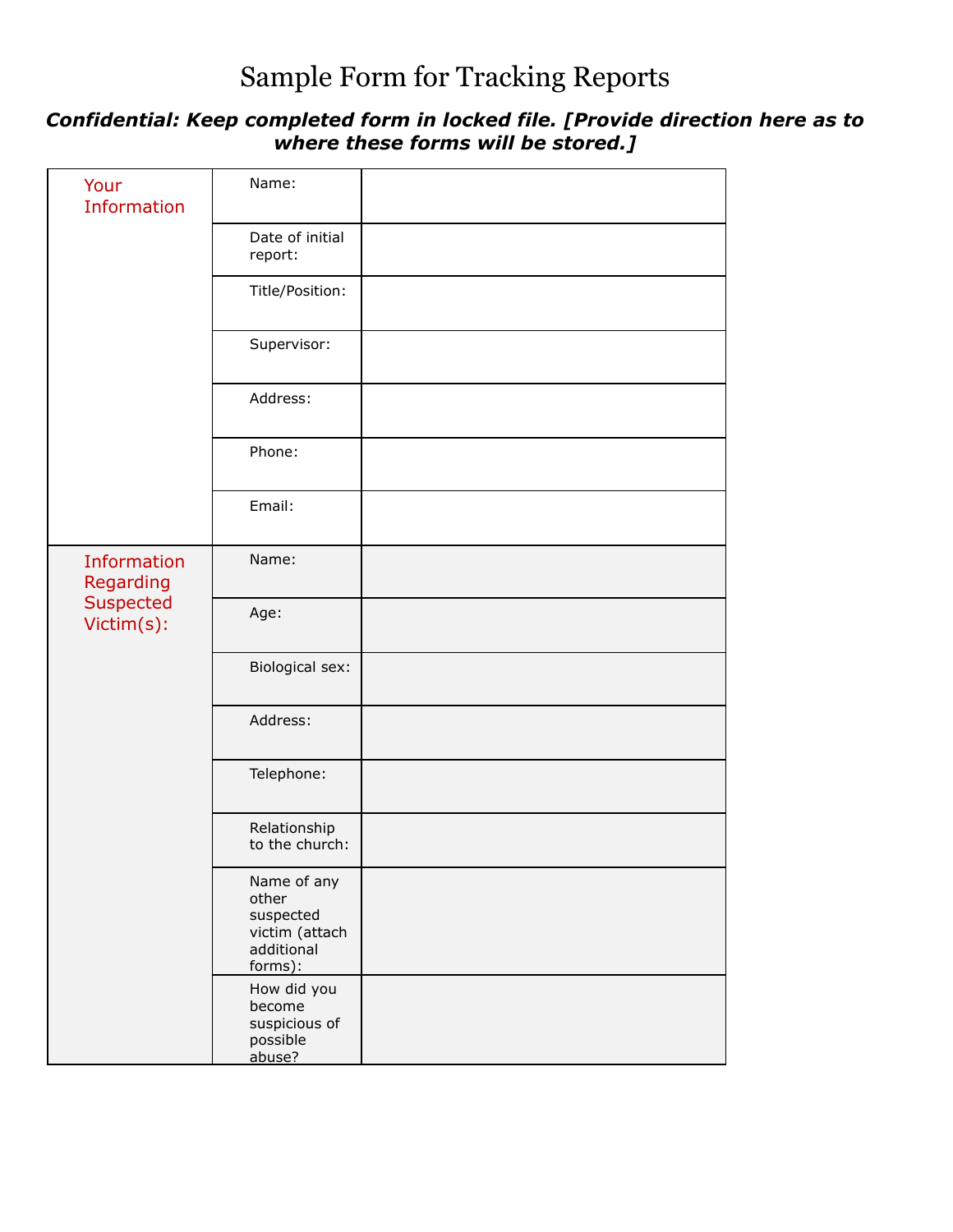| <b>Information</b><br>about the<br>Person<br>Suspected of<br><b>Child Abuse:</b> | Name:                                                                                                            |  |
|----------------------------------------------------------------------------------|------------------------------------------------------------------------------------------------------------------|--|
|                                                                                  | Address:                                                                                                         |  |
|                                                                                  | Telephone:                                                                                                       |  |
|                                                                                  | Relationship to<br>the church, if<br>any:                                                                        |  |
| Confidential<br>Details (Keep<br>locked up)                                      | Describe any<br>physical evidence<br>of suspected<br>abuse:                                                      |  |
|                                                                                  | Describe<br>incidence details<br>such as type,<br>date(s), time(s),<br>and location(s)<br>of suspected<br>abuse: |  |
| Witnesses (if<br>any)                                                            | 1.<br>Name/phone/age                                                                                             |  |
|                                                                                  | 1. Relationship to<br>church, if any:                                                                            |  |
|                                                                                  | 2.<br>Name/phone/age                                                                                             |  |
|                                                                                  | 2. Relationship to<br>church, if any:                                                                            |  |
| Reporting<br><b>Details</b>                                                      | To whom was the<br>initial report<br>made<br>(name/title/phon<br>$e)$ :                                          |  |
|                                                                                  | What is their<br>relationship to<br>the church?                                                                  |  |
|                                                                                  | On what date<br>was the<br>suspected abuse<br>reported to Child<br>Protective<br>Services?                       |  |
|                                                                                  | Name of CPS<br>worker who<br>received the<br>report:                                                             |  |
|                                                                                  | If reported to<br>police, what was<br>the name of<br>officer receiving<br>report and the<br>date?                |  |
|                                                                                  | Were the<br>parent/guardian(                                                                                     |  |